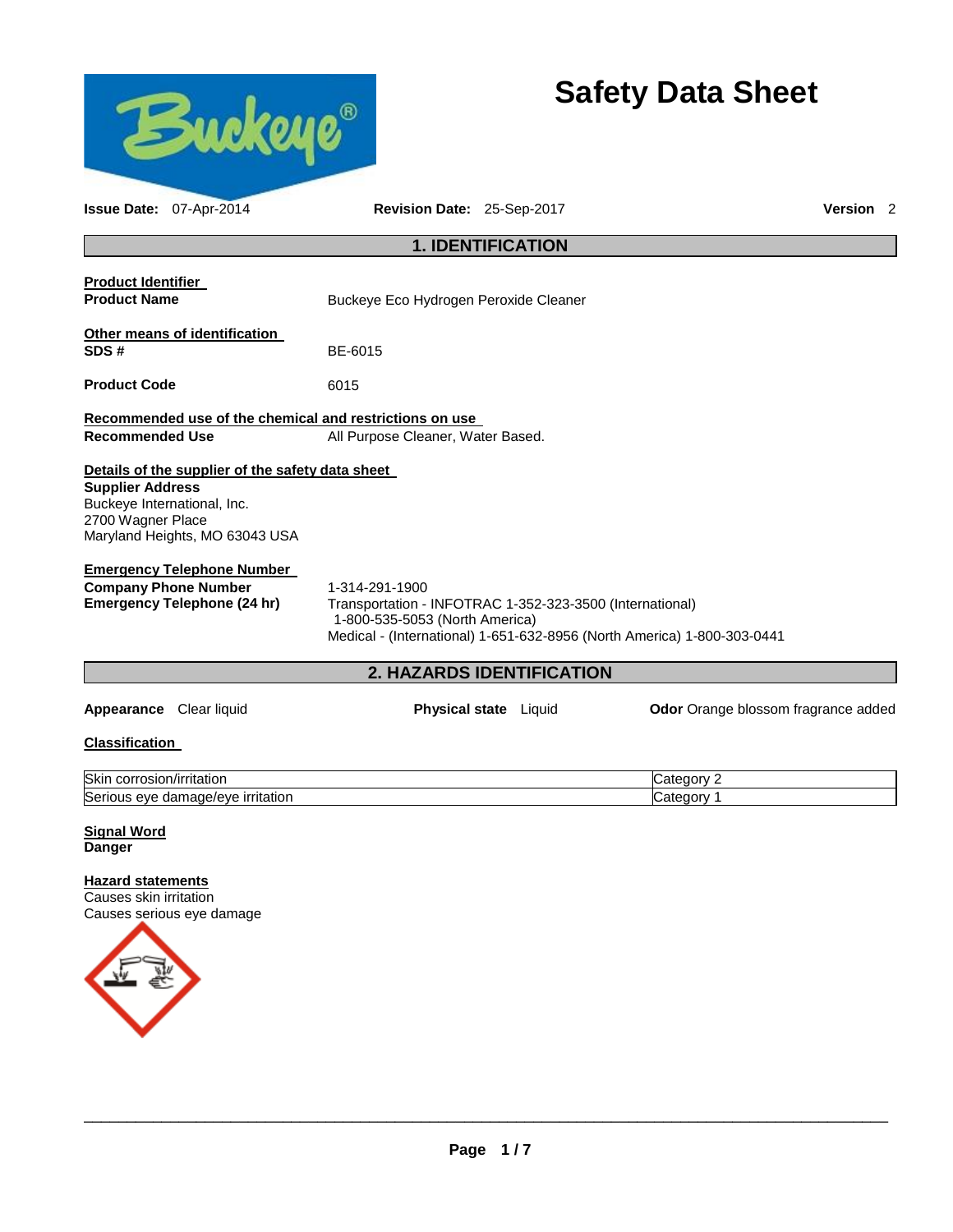#### **Precautionary Statements - Prevention**

Wash face, hands and any exposed skin thoroughly after handling

Wear protective gloves/protective clothing/eye protection/face protection

# **Precautionary Statements - Response**

IF IN EYES: Rinse cautiously with water for several minutes. Remove contact lenses, if present and easy to do. Continue rinsing Immediately call a poison center or doctor/physician

\_\_\_\_\_\_\_\_\_\_\_\_\_\_\_\_\_\_\_\_\_\_\_\_\_\_\_\_\_\_\_\_\_\_\_\_\_\_\_\_\_\_\_\_\_\_\_\_\_\_\_\_\_\_\_\_\_\_\_\_\_\_\_\_\_\_\_\_\_\_\_\_\_\_\_\_\_\_\_\_\_\_\_\_\_\_\_\_\_\_\_\_\_

IF ON SKIN: Wash with plenty of water and soap

Take off contaminated clothing and wash before reuse

If skin irritation occurs: Get medical advice/attention

#### **Other hazards**

Toxic to aquatic life with long lasting effects

# **3. COMPOSITION/INFORMATION ON INGREDIENTS**

| <b>Chemical Name</b>     | CAS No.    | Weight-% |
|--------------------------|------------|----------|
|                          |            |          |
| Hydrogen Peroxide        | 7722-84-1  |          |
| Sodium xylenesulfonate   | 1300-72-7  |          |
| Alkylpolyglycoside C8-10 | 68515-73-1 | <5       |

\*\*If Chemical Name/CAS No is "proprietary" and/or Weight-% is listed as a range, the specific chemical identity and/or percentage of composition has been withheld as a trade secret.\*\*

# **4. FIRST AID MEASURES**

#### **First Aid Measures**

| <b>Eye Contact</b>  | Rinse cautiously with water for several minutes. Remove contact lenses, if present and<br>easy to do. Continue rinsing. Immediately call a poison center or doctor/physician. |
|---------------------|-------------------------------------------------------------------------------------------------------------------------------------------------------------------------------|
| <b>Skin Contact</b> | Wash skin with soap and water. Take off contaminated clothing and wash it before reuse. If<br>skin irritation occurs: Get medical advice/attention.                           |
| Inhalation          | Remove to fresh air.                                                                                                                                                          |
| Ingestion           | Drink 2-3 large glasses of water. Do NOT induce vomiting. Call a physician. Never give<br>anything by mouth to an unconscious person.                                         |

#### **Most important symptoms and effects**

| Symptoms                  | Causes skin irritation. Can cause defatting of skin tissue. Causes serious eye damage.    |
|---------------------------|-------------------------------------------------------------------------------------------|
|                           | Indication of any immediate medical attention and special treatment needed                |
| <b>Notes to Physician</b> | Treat symptomatically. Dermatitis or other pre-existing skin conditions may be aggravated |

### **5. FIRE-FIGHTING MEASURES**

#### **Suitable Extinguishing Media**

Use extinguishing measures that are appropriate to local circumstances and the surrounding environment.

by overexposure to this product.

#### **Unsuitable Extinguishing Media** Not determined.

# **Specific Hazards Arising from the Chemical**

Combustion products may be toxic.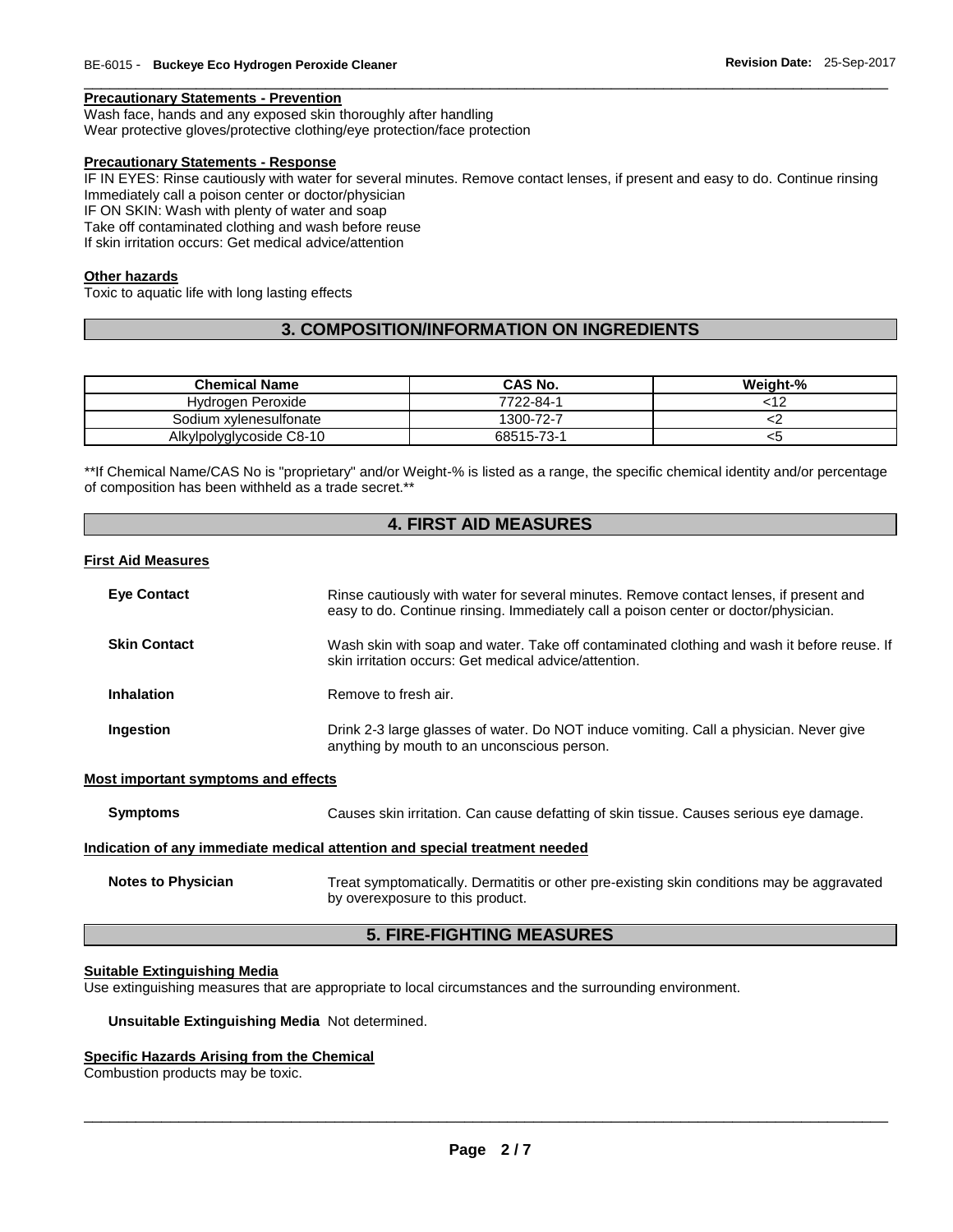# **Hazardous Combustion Products** Carbon oxides. Nitrogen oxides (NOx).

#### **Protective equipment and precautions for firefighters**

As in any fire, wear self-contained breathing apparatus pressure-demand, MSHA/NIOSH (approved or equivalent) and full protective gear.

\_\_\_\_\_\_\_\_\_\_\_\_\_\_\_\_\_\_\_\_\_\_\_\_\_\_\_\_\_\_\_\_\_\_\_\_\_\_\_\_\_\_\_\_\_\_\_\_\_\_\_\_\_\_\_\_\_\_\_\_\_\_\_\_\_\_\_\_\_\_\_\_\_\_\_\_\_\_\_\_\_\_\_\_\_\_\_\_\_\_\_\_\_

| <b>6. ACCIDENTAL RELEASE MEASURES</b>                               |                                                                                                                                                                                                                                                                                       |  |  |
|---------------------------------------------------------------------|---------------------------------------------------------------------------------------------------------------------------------------------------------------------------------------------------------------------------------------------------------------------------------------|--|--|
| Personal precautions, protective equipment and emergency procedures |                                                                                                                                                                                                                                                                                       |  |  |
| <b>Personal Precautions</b>                                         | Use personal protection recommended in Section 8.                                                                                                                                                                                                                                     |  |  |
| <b>Environmental precautions</b>                                    |                                                                                                                                                                                                                                                                                       |  |  |
| <b>Environmental precautions</b>                                    | Prevent from entering into soil, ditches, sewers, waterways and/or groundwater. See<br>Section 12, Ecological Information. See Section 13: DISPOSAL CONSIDERATIONS.                                                                                                                   |  |  |
| Methods and material for containment and cleaning up                |                                                                                                                                                                                                                                                                                       |  |  |
| <b>Methods for Containment</b>                                      | Prevent further leakage or spillage if safe to do so.                                                                                                                                                                                                                                 |  |  |
| <b>Methods for Clean-Up</b>                                         | Pick up with mop, wet/dry vac, or absorbent material. Rinse area with clear water and allow<br>floor to dry before allowing traffic.                                                                                                                                                  |  |  |
| 7. HANDLING AND STORAGE                                             |                                                                                                                                                                                                                                                                                       |  |  |
| <b>Precautions for safe handling</b>                                |                                                                                                                                                                                                                                                                                       |  |  |
| <b>Advice on Safe Handling</b>                                      | Handle in accordance with good industrial hygiene and safety practice. Use personal<br>protection recommended in Section 8. Avoid contact with skin, eyes or clothing. Wash face,<br>hands and any exposed skin thoroughly after handling. Keep containers closed when not in<br>use. |  |  |
| Conditions for safe storage, including any incompatibilities        |                                                                                                                                                                                                                                                                                       |  |  |
| <b>Storage Conditions</b>                                           | Keep container tightly closed and store in a cool, dry and well-ventilated place. Store at<br>room temperature.                                                                                                                                                                       |  |  |
| <b>Incompatible Materials</b>                                       | Chlorine bleach.                                                                                                                                                                                                                                                                      |  |  |
|                                                                     |                                                                                                                                                                                                                                                                                       |  |  |

### **Exposure Guidelines**

| <b>Chemical Name</b>           | <b>ACGIH TLV</b> | <b>OSHA PEL</b>                          | <b>NIOSH IDLH</b>          |
|--------------------------------|------------------|------------------------------------------|----------------------------|
| Hydrogen Peroxide<br>7722-84-1 | TWA: 1 ppm       | TWA: 1 ppm<br>TWA: 1.4 mg/m <sup>3</sup> | IDLH: 75 ppm<br>TWA: 1 ppm |
|                                |                  | (vacated) TWA: 1 ppm                     | TWA: 1.4 mg/m <sup>3</sup> |
|                                |                  | (vacated) TWA: $1.4 \text{ ma/m}^3$      |                            |

# **Appropriate engineering controls**

**Engineering Controls** Ensure adequate ventilation, especially in confined areas. Eyewash stations. Showers.

#### **Individual protection measures, such as personal protective equipment**

**Eye/Face Protection** Use safety glasses or chemical splash goggles.

**Skin and Body Protection** Wear rubber gloves or other impervious gloves.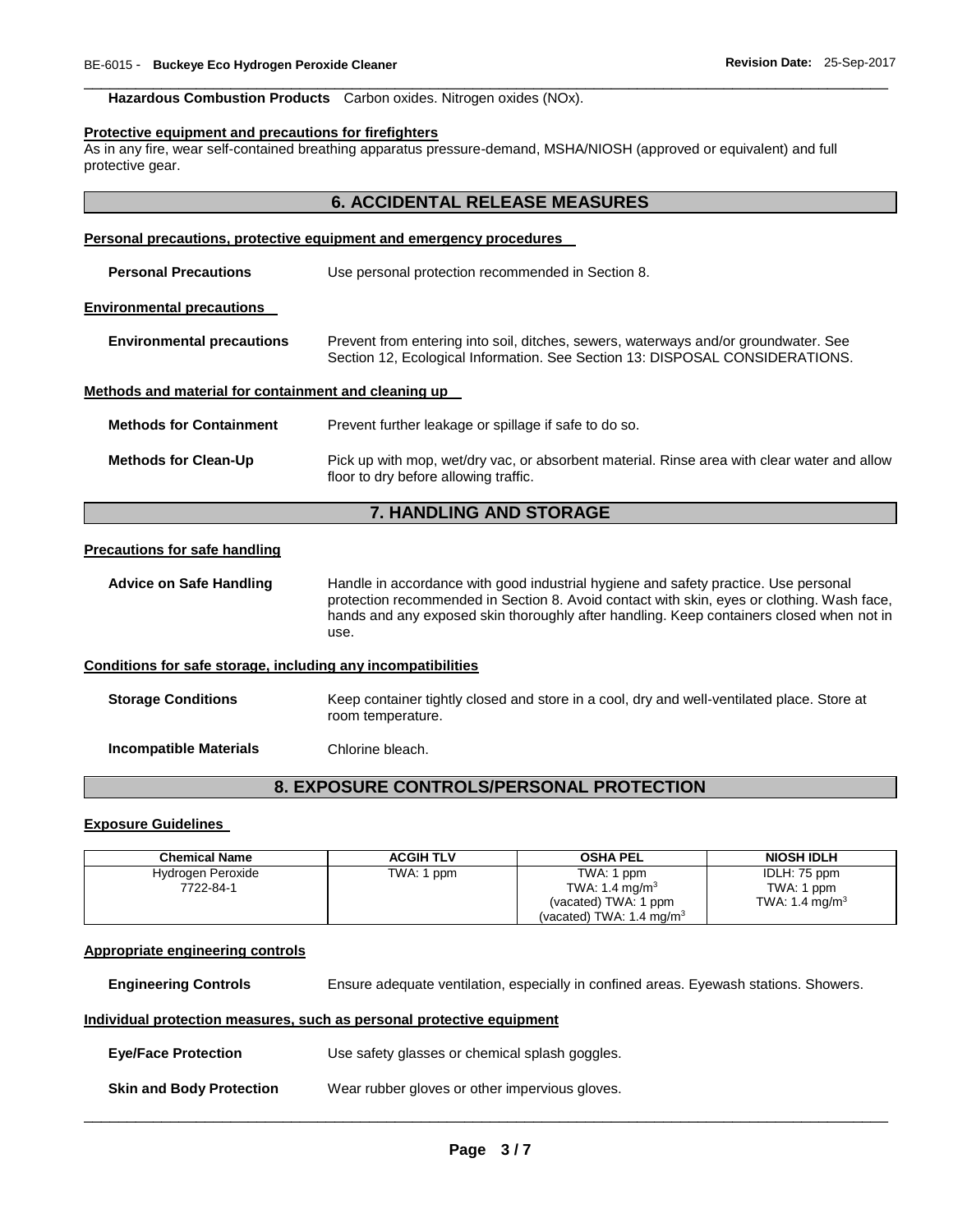**Respiratory Protection** No protection is ordinarily required under normal conditions of use and with adequate ventilation.

**General Hygiene Considerations** Handle in accordance with good industrial hygiene and safety practice.

# **9. PHYSICAL AND CHEMICAL PROPERTIES**

\_\_\_\_\_\_\_\_\_\_\_\_\_\_\_\_\_\_\_\_\_\_\_\_\_\_\_\_\_\_\_\_\_\_\_\_\_\_\_\_\_\_\_\_\_\_\_\_\_\_\_\_\_\_\_\_\_\_\_\_\_\_\_\_\_\_\_\_\_\_\_\_\_\_\_\_\_\_\_\_\_\_\_\_\_\_\_\_\_\_\_\_\_

### **Information on basic physical and chemical properties**

| <b>Physical state</b>               | Liquid                                             |                       |                                   |
|-------------------------------------|----------------------------------------------------|-----------------------|-----------------------------------|
| Appearance                          | Clear liquid                                       | Odor                  | Orange blossom                    |
| Color                               | Not determined                                     | <b>Odor Threshold</b> | fragrance added<br>Not determined |
| <b>Property</b>                     | <b>Values</b>                                      | Remarks • Method      |                                   |
| рH                                  | $4.0 - 4.4$ (conc.)<br>$5.1 - 6.1$ (1:64 dilution) |                       |                                   |
| <b>Melting Point/Freezing Point</b> | Not determined                                     |                       |                                   |
| <b>Boiling Point/Boiling Range</b>  | 100 °C / 212 °F                                    |                       |                                   |
| <b>Flash Point</b>                  | None                                               | Tag Closed Cup        |                                   |
| <b>Evaporation Rate</b>             | 1.0                                                | (Water = 1)           |                                   |
| <b>Flammability (Solid, Gas)</b>    | Liquid-Not applicable                              |                       |                                   |
| <b>Flammability Limits in Air</b>   |                                                    |                       |                                   |
| <b>Upper Flammability Limits</b>    | Not applicable                                     |                       |                                   |
| <b>Lower Flammability Limit</b>     | Not applicable                                     |                       |                                   |
| <b>Vapor Pressure</b>               | Not determined                                     |                       |                                   |
| <b>Vapor Density</b>                | Not determined                                     |                       |                                   |
| <b>Relative Density</b>             | 1.025                                              | $(1=Water)$           |                                   |
| <b>Water Solubility</b>             | Infinite                                           |                       |                                   |
| Solubility in other solvents        | Not determined                                     |                       |                                   |
| <b>Partition Coefficient</b>        | Not determined                                     |                       |                                   |
| <b>Auto-ignition Temperature</b>    | Not applicable                                     |                       |                                   |
| <b>Decomposition Temperature</b>    | Not determined                                     |                       |                                   |
| <b>Kinematic Viscosity</b>          | Not determined                                     |                       |                                   |
| <b>Dynamic Viscosity</b>            | Not determined                                     |                       |                                   |
| <b>Explosive Properties</b>         | Not determined                                     |                       |                                   |
| <b>Oxidizing Properties</b>         | Not determined                                     |                       |                                   |

# **10. STABILITY AND REACTIVITY**

#### **Reactivity**

Not reactive under normal conditions.

#### **Chemical Stability**

Stable under recommended storage conditions.

#### **Possibility of Hazardous Reactions**

None under normal processing.

**Hazardous Polymerization** Hazardous polymerization does not occur.

#### **Conditions to Avoid**

Keep separated from incompatible substances. Keep out of reach of children.

# **Incompatible Materials**

Chlorine bleach.

#### **Hazardous Decomposition Products**

Carbon oxides. Nitrogen oxides (NOx).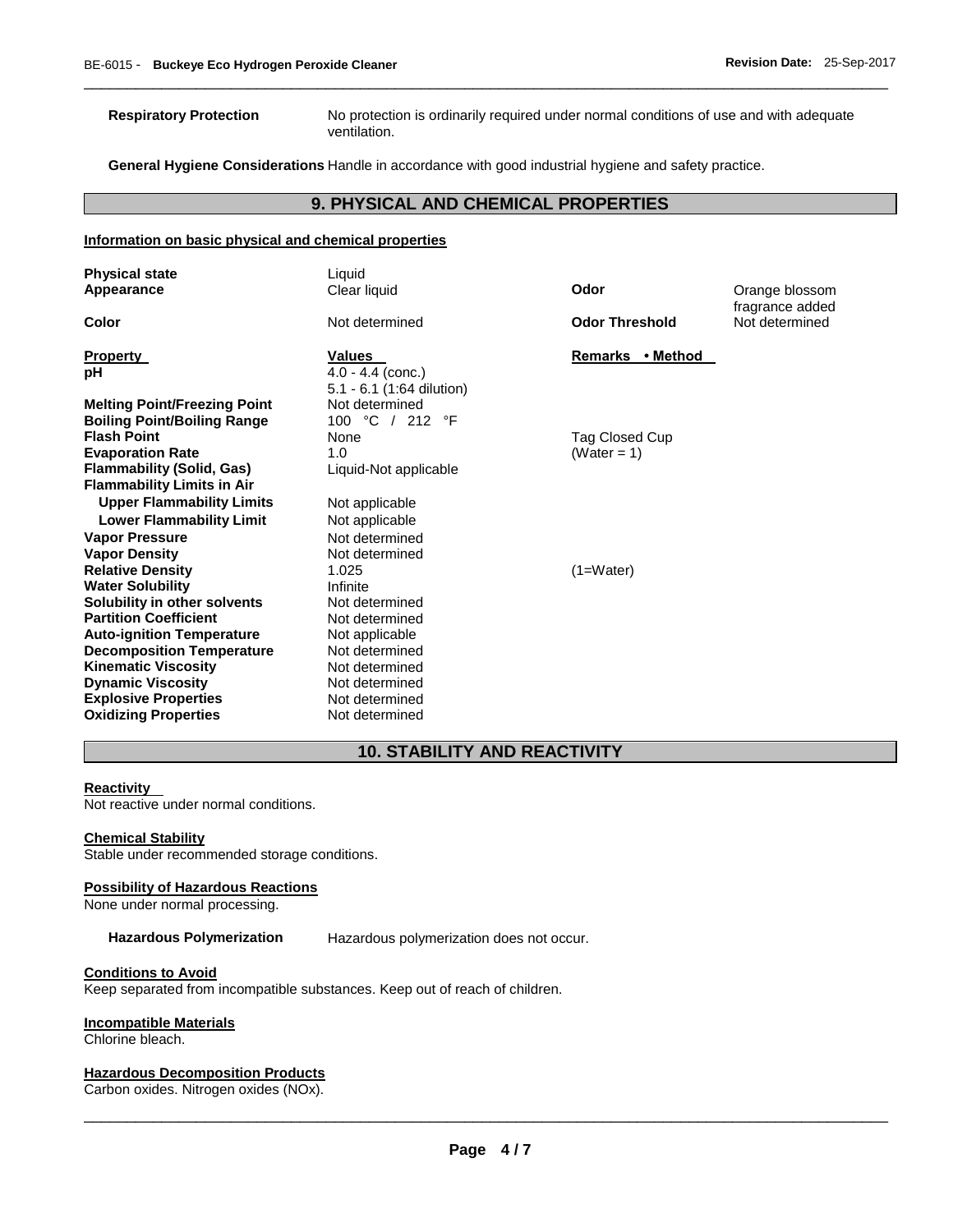# \_\_\_\_\_\_\_\_\_\_\_\_\_\_\_\_\_\_\_\_\_\_\_\_\_\_\_\_\_\_\_\_\_\_\_\_\_\_\_\_\_\_\_\_\_\_\_\_\_\_\_\_\_\_\_\_\_\_\_\_\_\_\_\_\_\_\_\_\_\_\_\_\_\_\_\_\_\_\_\_\_\_\_\_\_\_\_\_\_\_\_\_\_ **11. TOXICOLOGICAL INFORMATION**

# **Information on likely routes of exposure**

| <b>Product Information</b> |                                  |
|----------------------------|----------------------------------|
| <b>Eve Contact</b>         | Causes serious eye damage.       |
| <b>Skin Contact</b>        | Causes skin irritation.          |
| <b>Inhalation</b>          | Avoid breathing vapors or mists. |
| <b>Ingestion</b>           | Do not ingest.                   |

#### **Component Information**

| <b>Chemical Name</b>                | Oral LD50              | Dermal LD50                                  | <b>Inhalation LC50</b>           |
|-------------------------------------|------------------------|----------------------------------------------|----------------------------------|
| Hydrogen Peroxide<br>7722-84-1      | (Rat ˈ<br>= 1518 mg/kg | $= 4060$ mg/kg (Rat) = 2000 mg/kg<br>Rabbit) | $= 2$ g/m <sup>3</sup> (Rat) 4 h |
| Sodium xylenesulfonate<br>1300-72-7 | ˈRat ˈ<br>= 1000 mg/kg | $\overline{\phantom{a}}$                     |                                  |

### **Information on physical, chemical and toxicological effects**

**Symptoms** Please see section 4 of this SDS for symptoms.

# **Delayed and immediate effects as well as chronic effects from short and long-term exposure**

Carcinogenicity **Group 3 IARC** components are "not classifiable as human carcinogens".

| .<br>Chemical<br>Name                   | ACGIH    | <b>IARC</b> | <b>NTF</b> | <b>OSHA</b> |
|-----------------------------------------|----------|-------------|------------|-------------|
| Peroxide<br>Hydroger<br>22-84-1<br>フフハハ | д.<br>nυ | $Group$ .   |            |             |

#### **Legend**

*ACGIH (American Conference of Governmental Industrial Hygienists) A3 - Animal Carcinogen IARC (International Agency for Research on Cancer)*

*Group 3 IARC components are "not classifiable as human carcinogens"* 

#### **Numerical measures of toxicity**

Not determined

# **12. ECOLOGICAL INFORMATION**

#### **Ecotoxicity**

Toxic to aquatic life with long lasting effects.

### **Component Information**

| <b>Chemical Name</b> | Algae/aguatic plants              | Fish                              | Crustacea                                                             |
|----------------------|-----------------------------------|-----------------------------------|-----------------------------------------------------------------------|
| Hydrogen Peroxide    | 2.5: 72 h Chlorella vulgaris mg/L | 18 - 56: 96 h Lepomis macrochirus | 7.7: 24 h Daphnia magna mg/L                                          |
| 7722-84-1            | EC50                              |                                   | mg/L LC50 static 10.0 - 32.0: 96 h   EC50 18 - 32: 48 h Daphnia magna |
|                      |                                   | Oncorhynchus mykiss mg/L LC50     | mg/L EC50 Static                                                      |
|                      |                                   | static 16.4: 96 h Pimephales      |                                                                       |
|                      |                                   | promelas mg/L LC50                |                                                                       |

#### **Persistence/Degradability**

Not determined.

#### **Bioaccumulation**

Not determined.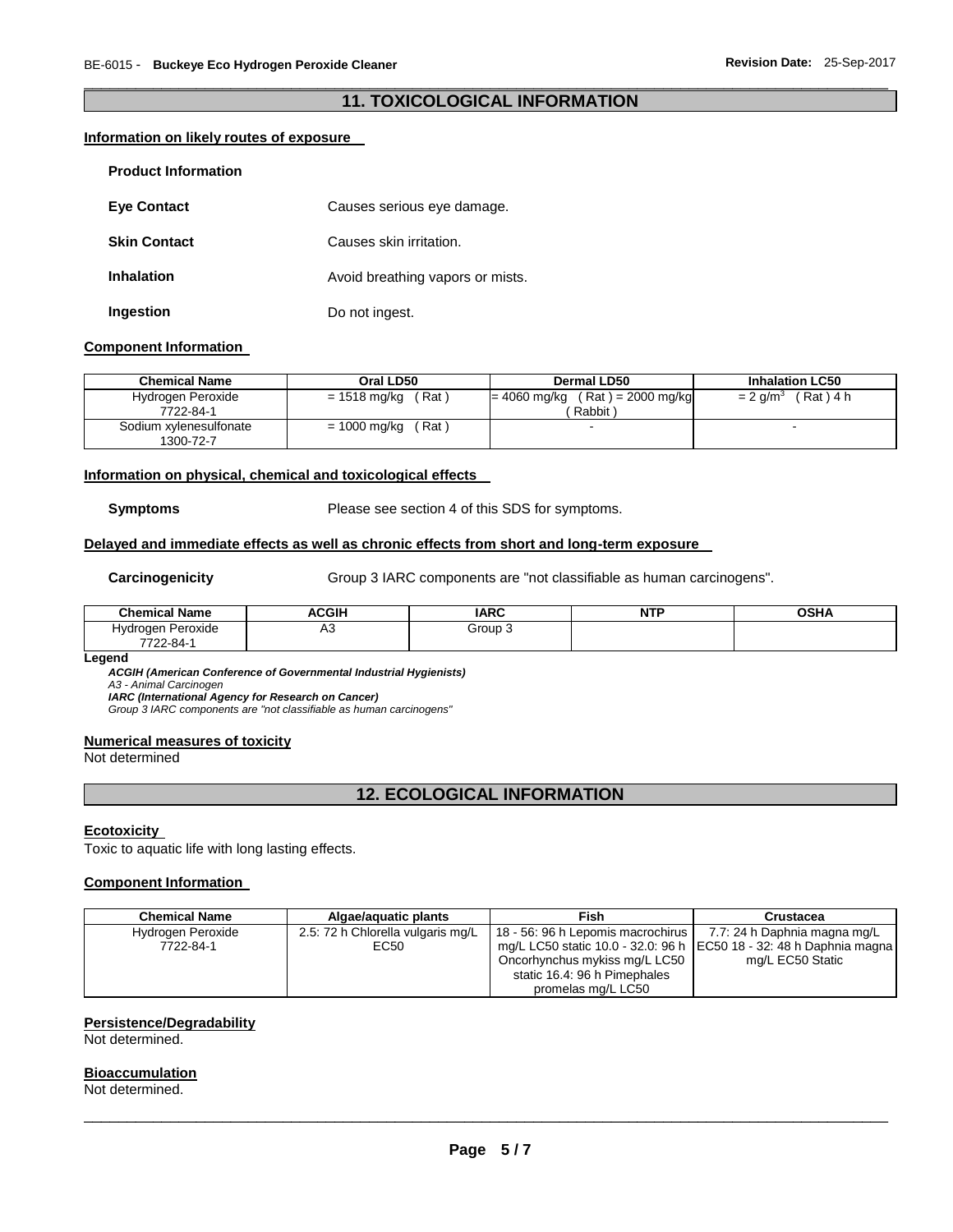# **Mobility**

Not determined

# **Other Adverse Effects**

Not determined

# **13. DISPOSAL CONSIDERATIONS**

\_\_\_\_\_\_\_\_\_\_\_\_\_\_\_\_\_\_\_\_\_\_\_\_\_\_\_\_\_\_\_\_\_\_\_\_\_\_\_\_\_\_\_\_\_\_\_\_\_\_\_\_\_\_\_\_\_\_\_\_\_\_\_\_\_\_\_\_\_\_\_\_\_\_\_\_\_\_\_\_\_\_\_\_\_\_\_\_\_\_\_\_\_

# **Waste Treatment Methods**

| <b>Disposal of Wastes</b>     | Disposal should be in accordance with applicable regional, national and local laws and<br>regulations. |
|-------------------------------|--------------------------------------------------------------------------------------------------------|
| <b>Contaminated Packaging</b> | Disposal should be in accordance with applicable regional, national and local laws and<br>regulations. |

# **California Hazardous Waste Status**

| <b>Chemical Name</b> | California Hazardous Waste Status |
|----------------------|-----------------------------------|
| Hydrogen Peroxide    | Toxic                             |
| 7722-84-1            | Corrosive                         |
|                      | Ignitable                         |
|                      | Reactive                          |

# **14. TRANSPORT INFORMATION**

| <b>Note</b> | Please see current shipping paper for most up to date shipping information, including<br>exemptions and special circumstances. |
|-------------|--------------------------------------------------------------------------------------------------------------------------------|
| <u>DOT</u>  | Not regulated                                                                                                                  |
| <u>IATA</u> | Not regulated                                                                                                                  |
| <b>IMDG</b> | Not regulated                                                                                                                  |

# **15. REGULATORY INFORMATION**

# **International Inventories**

| <b>Chemical Name</b>      | TSCA | <b>DSL/NDSL EINECS/E</b> | LINCS | <b>ENCS</b> | <b>IECSC</b> | <b>KECL</b> | <b>PICCS</b> | <b>AICS</b> |
|---------------------------|------|--------------------------|-------|-------------|--------------|-------------|--------------|-------------|
| Alcohol Ethoxylate        |      |                          |       |             |              | Present     |              |             |
| Hydrogen Peroxide         |      |                          |       | Present     | х            | Present     | X            |             |
| Alkylpolyglycoside C8-10  |      |                          |       |             |              | Present     | x            |             |
| Sodium xylenesulfonate    |      |                          |       | Present     | x            | Present     | X            |             |
| Alkylpolyglycoside C10-16 |      |                          |       | Present     | х            | Present     | v            |             |

#### **Legend:**

*TSCA - United States Toxic Substances Control Act Section 8(b) Inventory* 

*DSL/NDSL - Canadian Domestic Substances List/Non-Domestic Substances List* 

*EINECS/ELINCS - European Inventory of Existing Chemical Substances/European List of Notified Chemical Substances* 

*ENCS - Japan Existing and New Chemical Substances* 

*IECSC - China Inventory of Existing Chemical Substances* 

*KECL - Korean Existing and Evaluated Chemical Substances* 

*PICCS - Philippines Inventory of Chemicals and Chemical Substances* 

*AICS - Australian Inventory of Chemical Substances*